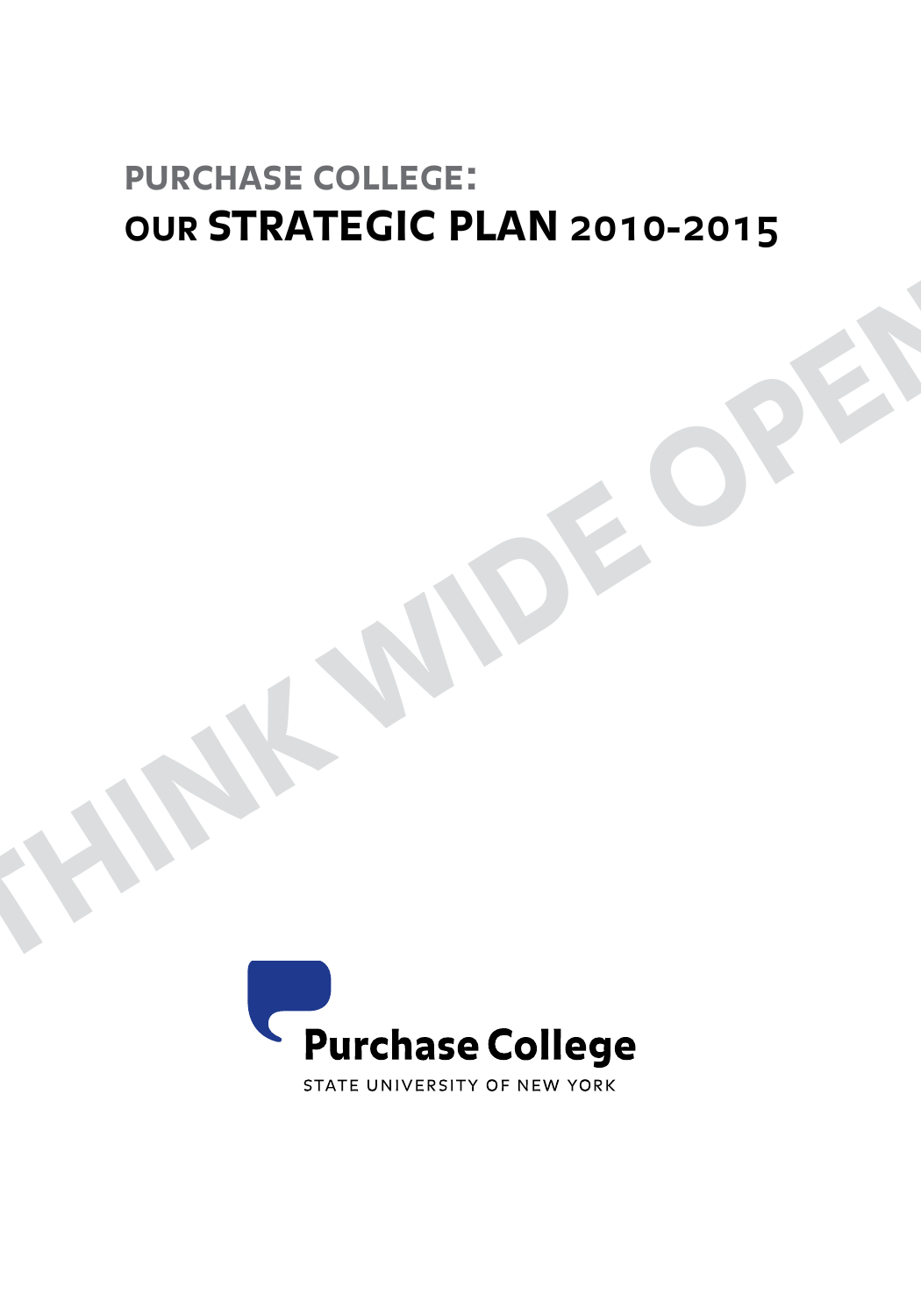### purchase 2010–2015 strategic plan

### Table of Contents

### Part 1: Introduction

| Preamble  2                                              |  |
|----------------------------------------------------------|--|
|                                                          |  |
| Part 2: Directions of the Plan                           |  |
|                                                          |  |
| Direction 1:<br>Toward the Learning Centered Community 3 |  |
| Direction 2:<br>Toward Institutional Effectiveness 4     |  |
| Direction 3:<br>Toward a Sustainable Community 5         |  |
| Direction 4:<br>Toward a Greater Purchase 5              |  |
|                                                          |  |

Part 3: Conclusion . . . . . . . . . . . . . . . . . . . . . . . . . . . . . 6

#### **preamble:**

Purchase College, SUNY, is a unique institution in which the arts play a special role—where liberal education infuses the arts and the arts infuse our campus. Through this strategic plan we renew and expand our commitment to quality education that pairs conservatory and liberal arts programs in a distinctive manner.

We are a college at the crossroads—of the liberal arts and conservatory education; of affluent and aspiring communities; and of our dreams and the reality of declining state support for public education. These intersections present challenges as well as opportunities. The Purchase 2010–2015 Strategic Plan embraces the transformational potential of our position at these crossroads.

We strengthen our commitment to being a learning-centered institution through innovation, inclusion, and internationalization. We are committed to providing an environment that encourages creativity, diversity, individuality, and collegiality. We seek to nurture our students' talents and their civic, ethical, personal, and physical well-being by providing opportunities for engagement inside and outside the classroom. We strive to educate the whole student. We recognize our shared responsibility for our students' success.

In renewed pursuit of these goals, the Purchase 2010–2015 Strategic Plan has been crafted in alignment with the principles expressed in our mission, vision, and values:

### **mission:**

Purchase College, SUNY, offers a unique education that combines programs in the liberal arts with conservatory programs in the arts in ways that emphasize inquiry, mastery of skills, and creativity. Our graduates contribute to the arts, humanities, sciences, and society.

### **vision:**

Purchase College will be recognized nationally and internationally as the leading public institution to pair conservatory programs in the arts with liberal arts programs. We will continue to create opportunities for transformative learning and training in a community where disciplines connect, intersect, and enhance one another.

#### **values:**

Purchase College celebrates individuality, diversity, and creativity in a community of educational excellence.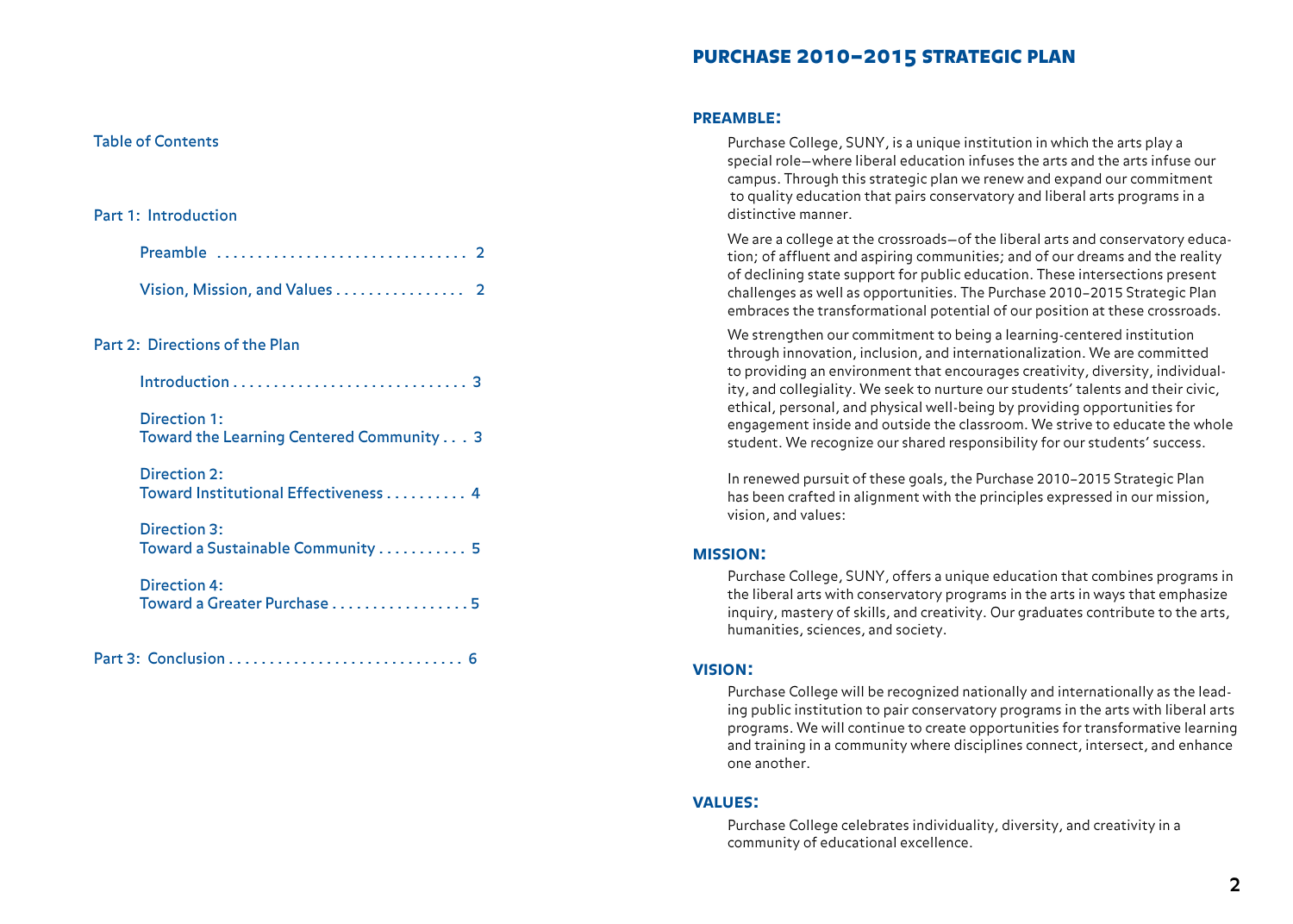# Our 2010–2015 Strategic Plan points toward four interrelated directions as we move forward:

- Toward the Learning-Centered Community: develop the practice of a learning-centered institution with high-impact pedagogies, including systematic assessment and purposeful use of the results of those assessments;
- Toward Institutional Effectiveness: become a more effective and efficient organization, operating in a culture of transparency, collaboration, civility, and collegiality;
- Toward a Sustainable Community: ensure fiscal, academic, and environmental sustainability;
- Toward a Greater Purchase: enhance our connections within our community and beyond.

## **Direction 1: Toward the Learning-Centered Institution: Engagement, Connections, and Student Success**

We reaffirm our commitment to educating the whole student, to the critical importance of curricular depth and breadth, and to our students' timely graduation.

To meet this commitment, Purchase College will:

- 1. Implement a faculty hiring plan to enhance the quality of our programs, reduce the student-to-faculty ratio, increase the diversity of our faculty body, and deepen the connection of faculty to their students, to curricula and professional work, and to the College.
- 2. Implement an approach to the arts that provides a rich, liberal education for arts students, supports the establishment of Bachelor of Arts degrees in the arts, facilitates access to arts and interdisciplinary courses for all our students, and takes advantage of the valuable educational resources of the Neuberger Museum of Art and Performing Arts Center while maintaining excellence in all of our programs. We will refer to this approach as "Conservatory Plus."
- 3. Support student learning and success by strengthening the connections between Student Affairs and Academic Affairs in order to provide high-impact learning activities, a culture of wellness, and innovative initiatives inside the classroom and beyond.
- 4. Assess student learning and use those results to improve students' experiences inside and outside the classroom and to enhance student engagement and success, resulting in improved four-year graduation rates.
- 5. Provide opportunities for faculty to engage in scholarly, professional, and artistic development and for administrators and staff to participate in training and development experiences to ensure high quality, consistency, and effectiveness in all that we do.

### **Direction 2: Toward Institutional Effectiveness: Focusing on Practices, Processes, and Governance**

To operate effectively and efficiently, Purchase College must build an infrastructure that guarantees the quality of our practices, units, and governance.

To meet this commitment, Purchase College will:

- 1. Foster an environment of civility, collaboration, and efficiency through a culture of communication and by streamlining and clarifying administrative policies.
- 2. Review our administrative and governance structures to promote effective campus operations and collegial decision-making.
- 3. Implement an assessment plan whose results are used in successful and on-going strategic planning and sustainable resource allocation.
- 4. Establish an integrated marketing plan that tells the compelling Purchase story to potential students, their parents, and donors, as well as our community of faculty, staff, students, alumni, and friends.
- 5. Incorporate facilities and technology needs into every strategic decision to ensure that we create and maintain the physical envi-**3** ronments that support our central mission of learning. **4**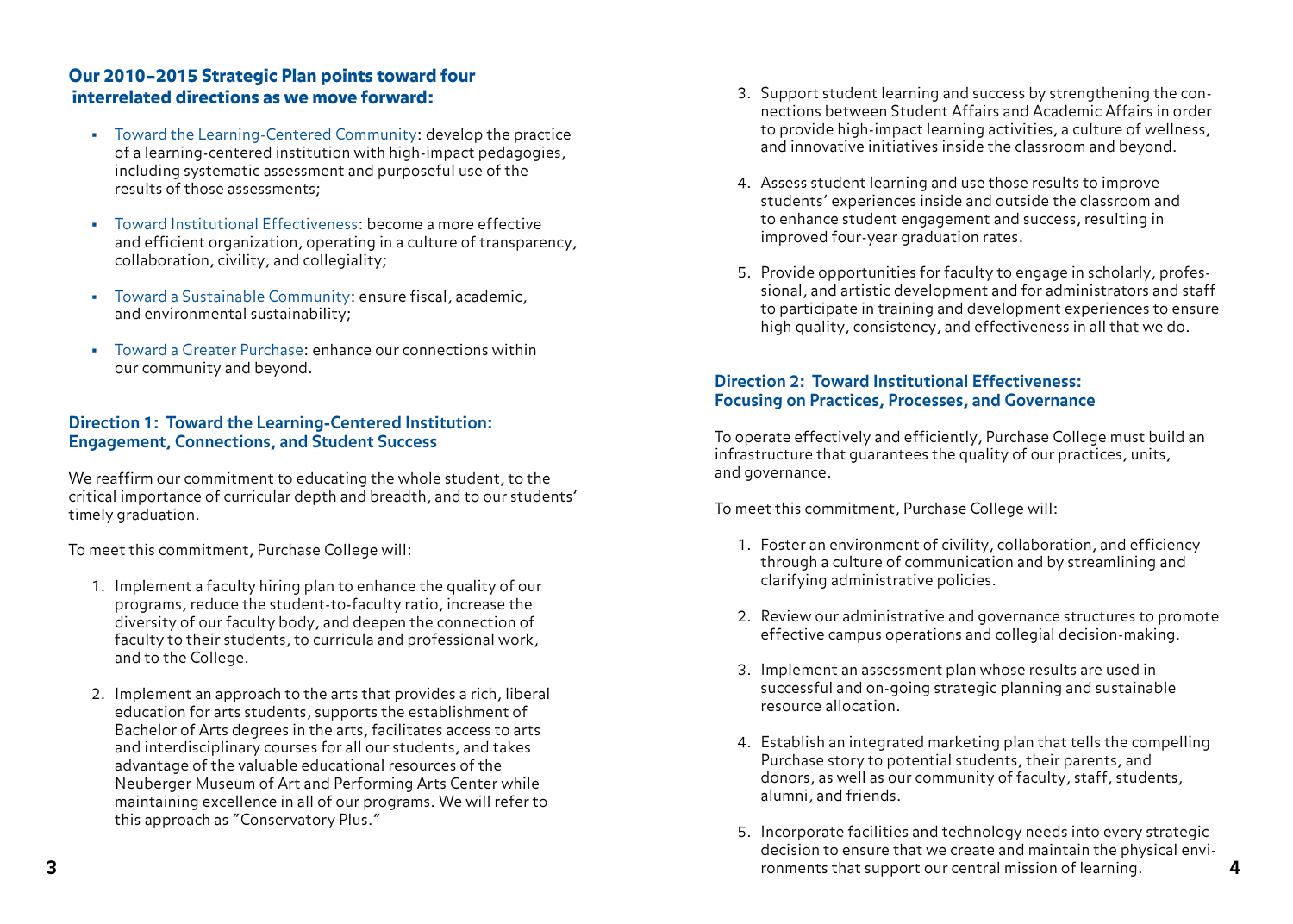## **Direction 3: Toward the Sustainable Community: Fiscal, Academic, and Environmental Sustainability**

Our future depends on smart and innovative planning—our ability to manage our resources and rethink our practices to guarantee fiscal, academic, and environmental sustainability.

To meet this commitment Purchase College will:

- 1. Enhance procedures for planning that allocate resources to priority areas as effectively as possible in an uncertain financial landscape.
- 2. Support the implementation of entrepreneurial and innovative ideas for generating new revenue streams, and leverage all existing resources to maximize our return on investment and generate cost savings.
- 3. Develop and deploy a sustainable mix of academic programs.
- 4. Continue to focus on growing our endowments.
- 5. Expand our commitment to sustainable environmental practices while incorporating the concepts into our educational endeavors.

# **Direction 4: Toward the Greater Purchase: Connections from the Local to the Global**

Purchase College shares the mission of the State University of New York which is to fuel the engine of economic, cultural, and intellectual growth locally, nationally, and globally. We intend to fulfill this mission by creating strong connections with partners at home and abroad and by educating creative, entrepreneurial, and responsible students. We want to broaden the learning locus of our students from the campus to the world.

To meet this commitment Purchase College will:

1. Teach students to appreciate the interconnectedness of contemporary global society and to assume ethical responsibility for their roles in it.

- 2. Internationalize our curricula by incorporating enhanced studyabroad opportunities and multicultural experiences.
- 3. Raise our reputation and increase our visibility by developing strategic partnerships and lifelong connections with alumni and external advocates.
- 4. Contribute to the region's cultural and intellectual life by providing service-learning opportunities for our students and artistic and cultural access for our neighbors.
- 5. Make our campus, with its Neuberger Museum of Art and Performing Arts Center, our neighboring communities, including New York City, and the world part of the "Greater Purchase": a location for learning across borders.

# **CONCLUSION**

Purchase College: Our Strategic Plan 2010–2015 is designed to guide us as we strive to better fulfill our mission and achieve our vision through the values that we hold dear. The plan provides a broad framework for our transformation into a learning-centered, sustainable institution with deep connections throughout the world.

This strategic plan is not an end in itself. Instead, it is an institutional map that will direct the development and implementation of unit plans, each dedicated to the improvement of our institution and the elevation of the education we provide, our reputation, and our contributions to our world.